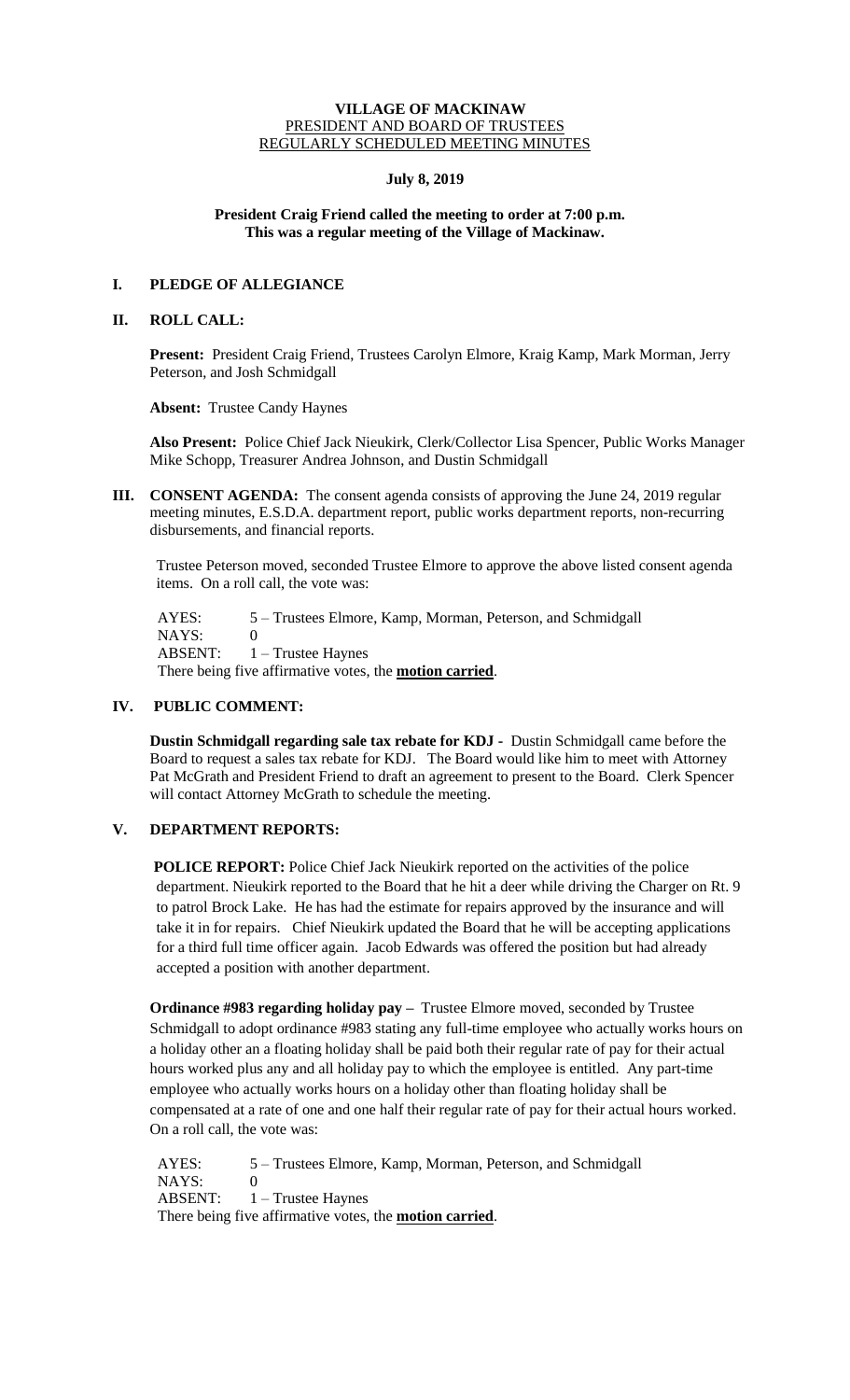**Ordinance #984 regarding full time officer pay incentives for positions and trainings -** Trustee Elmore moved, seconded by Trustee Schmidgall to adopt ordinance #984 relating to incentive pay for full time police officers. Full time officers shall receive incentive pay for attaining rank and/or completing specific training programs. If at any time the officer loses rank or fails to maintain good standing any training certification he or she will no longer be eligible for incentive pay. On a roll call, the vote was:

 AYES: 5 – Trustees Elmore, Kamp, Morman, Peterson, and Schmidgall NAYS: 0 ABSENT:  $1 -$  Trustee Haynes There being five affirmative votes, the **motion carried**.

**PUBLIC WORKS REPORT:** Public Works Manager Schopp reported on the activities of the department. The service line that was replaced at Village hall has had chlorine injected into it as per EPA and is passing all test required. The Main St lift station motor is in for repairs at Peoria Pump & Armature. The motor should be ready to be reinstalled and have the lift station working this week.

 **Accessible parking space -** An accessible parking space that meets ADA standards has been added to Village Hall as requested by the Attorney General's office. A photo has been sent to provide confirmation to their office.

**Award 2019 MFT street maintenance project –** Trustee Morman moved, seconded by Trustee Peterson to award the 2019 MFT street maintenance project to McLean County Asphalt for the cost of \$57,340.70. The project includes tar and chip over a portion of the Village streets as per recommendation of Village Engineer Patrick Meyer. IDOT has proved the project. On a roll call, the vote was:

 AYES: 5 – Trustees Elmore, Kamp, Morman, Peterson, and Schmidgall NAYS: 0 ABSENT: 1 – Trustee Haynes There being five affirmative votes, the **motion carried**.

**Water main improvements and utility disconnection at old water tower empty lot on Franklin St. -** Public Works Manager Schopp informed the Board that it has been determined that the most sensible way to install end stops without stopping service for 6 locations would be to move those 6 locations current service lines to the bypass main before shutting off the main to add the end stops. Work on the project will begin this week.

#### **TREASURER'S REPORT:**

**Non-Recurring Bills -** Trustee Schmidgall moved, seconded Trustee Morman to approve the non-recurring bills. On a roll call, the vote was:

AYES: 5 – Trustees Elmore, Kamp, Morman, Peterson, and Schmidgall NAYS: 0 ABSENT: 1 – Trustee Haynes There being five affirmative votes, the **motion carried**.

**VI. PRESIDENT'S REPORT:** President Friend informed the Board that he is still working on the Village having a .GOV for the website. The process is taking longer than anticipated.

#### **VII. LOCAL LIQUOR CONTROL COMMISSIONER'S REPORT:** none

### **VIII. TRUSTEES' REPORT:**

**102 E. Madison St. 3D drawing to assist with possibly adding a basketball court and sprinkler park to the empty lot** – Trustee Morman asked the Board their thoughts on installing a basketball at 102 E. Madison St. Peterson suggested contacting the school and see if the Village could work with them on installing it on their empty lot across from the high school. Morman will contact the school on the matter and report back to the Board.